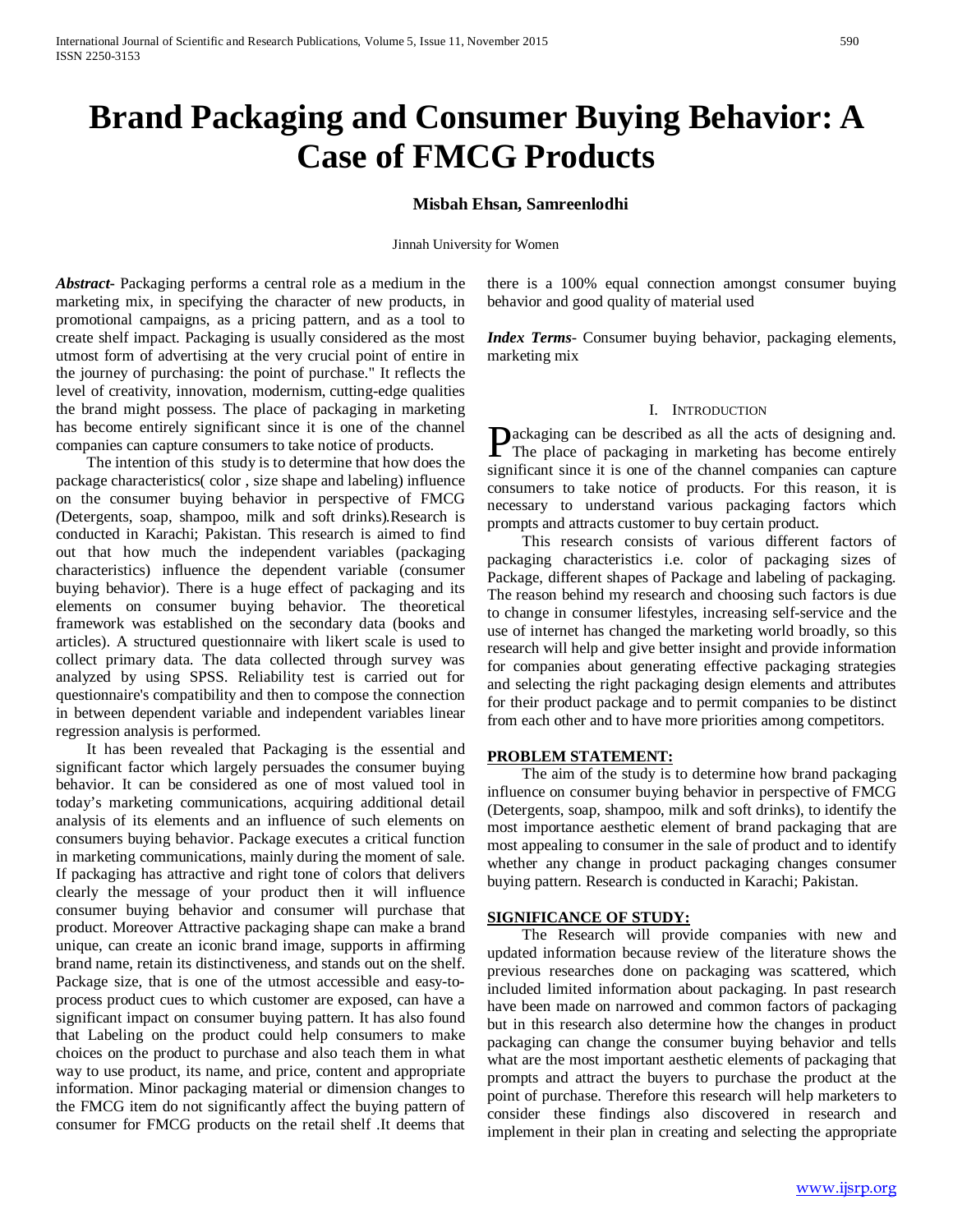design elements and attributes for their product package and will allows companies to be different from each other and to have more priorities among competitors.

# II. OBJECTIVES

Objective of my research is:

- To determine how of packaging influence on the consumer buying behavior.
- To find out whether packaging elements effect on the consumer buying behavior. Namely, to check how consumer perceives and values colors, shape, size and labeling of the package.
- To know how color of packaging matters consumer in purchase of product.
- To estimate the preference of consumer for the product packaging having attractive shape.
- To assess how adequate size of product attract consumer.
- To measure the relative importance of packaging labeling for the consumers.
- To know whether the consumer change the FMCG product they purchase as the packaging changes.
- To find out which of the aesthetic elements of packaging are most appealing to customer to whom they attract towards the purchase of product.

#### **SCOPE:**

 In this research paper data have been gathered about how brand packaging elements influence on consumer buying behavior in perspective of FMCG in detail. This research has filled the gap by encompassing all the possible and generally accepted packaging elements which includes the variables of packaging. Previous researches focused on visual elements of packaging only. This therefore, is a comprehensive report, which determine also that how change in product packaging change consumer buying pattern and their preference, so that the results could be made useful.

# **LIMITATIONS:**

 Although this research was prepared carefully, the period of time is not sufficient for the researcher to observe large respondents from different areas of city; research can be further conducted in other cities of Pakistan also but it only focused mainly on one city. It would be best if it was done in a longer period of time on large geographical area and with fewer burdens of other subject's projects. Some other limitations to research also include:

 1) Lack of cooperation by some respondents to the questionnaire

2) Lack of knowledge of some respondents to the questionnaire

#### **LITERATURE RIVIEW**

 (Mr. Mitul M. Deliya, 2012) Considered the "Role of Packaging on Consumer Buying Behavior – Patan District India" using a sample size of 150 and SPSS for analysis. According to the study the packaging is largely a pivotal aspect. The end users buying activities is ancillary to the packaging and its features. Packaging elements like size, color, background Image, Style,

design of wrapper, imprinted Information and innovation is assumed as prior. So package executes a critical function in marketing communications, mainly during the moment of sale and as well as treated like whole of the highest primary factors persuading consumer's purchase choice. Product packaging builds the end of the 'promotion-chain' and is finish Interval to the real purchase and hence perform a major function in predicting consumer buying decision.

 Another research conducted in Karachi, Pakistan, with sample size of 50 and questionnaire concluded that due to growing and emerging self-service and modifying consumer style of living, the internet in packaging as a mean of marketing, promotion and encourager of impulsive buying behavior is flourishing more and more. Research found that packaging plays major function in marketing and encouraging or even sometimes discouraging the consumer from purchasing a product, particularly at the moment of purchase or at the moment whenever a buyer is selecting between various brands of similar products class. It was concluded that females in common are fully aware of the consequences of packaging. (Ahmad & Lakhan, 2012)

 (Agariya, Johari, Sharma, Chandraul, & Singh, 2012) Conducted their research in India taking a sample size 103 responders for questionnaire and 15 responders for pulse rate. Research says that packaging is studied as fundamental component of the 'Product' of marketing mix. This paper is aimed to measure the role of packaging in brand awareness and considering the factors of packaging to deliver the brand importance to final users. Packaging assists as a promotional instrument besides other basic functions. Through suitable and correct packaging can benefit a brand to shape a particular place in minds of consumer as well as in market place that's why companies nowadays are creating new tactics and techniques to acquire and retain customers by its unique packaging strategies.

 The objective of the research was to explore the consumer insight on different design elements of a milk package. (Ksenia, 2013)Identifies that the packaging design elements have various influences on the consumer. Some of them capture the consumer attention; some of them stay ignored. People perceive and assess package and its design in different manner: where somebody likes the image and color, some other would not even give attention to it. The outcome indicates that two milk package designs are perceived distinctly and attraction factors are valued in accordance with the particular milk package design.

 By this article (Kuvykaite, Dovaliene, & Navickiene, 2009) aimed to reveal that the elements of package possess the basic effect on consumer preference. The research model was prepared and tested in order to exhibit impact of verbal and visual package elements on consumer's buying decisions. The analysis disclosed that when consumers are subjected to time pressure the verbal elements are still more notable than visual ones. Hence it has been found that visual elements of package comparatively have powerful influence on consumer's purchasing when they are in the "low level of involvement", in contrary to those anyone are in the of "high level involvement".

 Another research conducted in Karachi. Consumers prefer the product quality after they purchased their desirable packaged product. Placed on those facts, it cannot be stated that there is a 100% equal connection amongst good packaging and good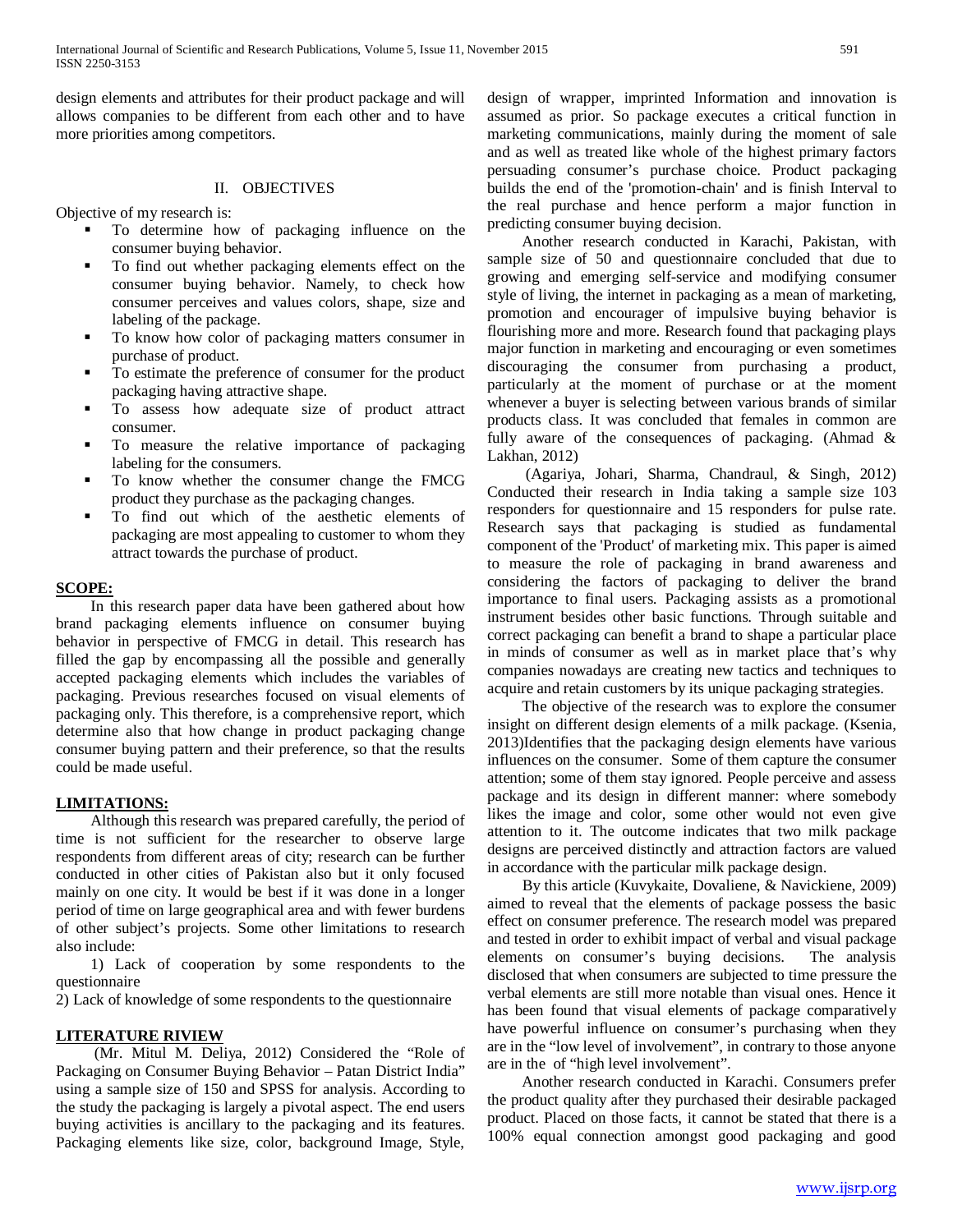product quality, still there is a positive opinion and trend about well-designed package presents high product quality.(Stravinskienė, Jurgita, Rūtelionė, Aušra, Butkevičienė, & Vitalija, 2008)

 This research was restricted to Karachi only and the information has been collected from major areas of the city comprising Gulshan-e-Iqbal, PECHS, Gulistan-e-JauharMalir, Defence and North Nazimabad. The aim of this study was to examine the influence of packaging elements on consumer buying behavior. Results of the research says that variables like packaging graphics, nutritional information and place of origin are largely and positively associated with customers purchasing behavior and marketers should concentrate on these factors of packaging. In contrast packaging size, packaging material, packaging design, color and product information have a weaker positive association with customers buying behavior and thus marketers should particularly concentrate on these aspects so that positive association could be increased with consumer buying behavior.(Adam & Ali, 2014 )

 Packaging is a significant element of modern style of living and techniques of branding. (Shekhar & T., 2013)In research it was discovered chocolate packaging cues influencing buying decisions of young customers in Kannur District, Kerala State, India. Many cross sectional descriptive research with suitable sampling technique derived data from 240 students. Inferential statistics revealed that chocolate packaging acquired major influence in purchase pattern of students. Males and females varied greatly with respect to variables named Manufacturing and Ingredients unit's addresses. Material, Quality, Ingredients & Manufacturing unit's addresses were meaning full across specific age class of the respondents. Material, brand name and Ingredients varied significantly across qualifications. Although, it was assumed that the informational elements on packages truly influenced buying decisions than visual elements as long as low involvement purchase categories (chocolates) were interested.

 This study was designed to determine the properties which influence on consumer buying preference and their behavior in Iranian FMCG market. (Miremadi & Faghani, 2012)Discovered that antidandruff, attractive packaging, reinforcement, and shiny are most important characters to influence on consumer buying behavior in Iranian market. Moreover the durability, quality and price are considered as the major cause to purchase branded shampoo and it should calculated as major unique selling point strategy for branded shampoo. Marketing manager need to improve the quality of their product to retain consumers and prevent them changing brand to their competitor brand.

 (Jyoti & Dibyojyoti, 2010)Deems that customer of backward areas see packaging as value addition. Majority of people considered that packaging is a fundamental element of the product and in addition is important to boost the sale after all it is a cost element. It can be assumed that in a remote urban area where products acquire a long time to reach the market, people are aware of the significance of the packaging. They desire that it should be differentiable and hygienic from fake and counterfeit products and that the packages should be utilized for additional use. Labeling is also assumed to be a principal legal document because it conveys the durability and reliability of the product.

 (Dhurup, Mafini, & Dumasi, 2014)Conducted a research in South Africa and structured questionnaire were used for data collection. Study acknowledges that Price, packaging, and brand awareness demonstrated weighty positive relationships with brand loyalty, which hinted their significant powerful influence on brand loyalty. Outcomes imply that marketer should, initiate, inter alia, and implement compelling pricing, packaging and brand awareness in order to heighten consumers' brand loyalty to the company's products. Future studies should be expanded to other new selling environments and product class.

 In this publication, the methods 'categorizing' and 'perceptual mapping' have been compared as approaches for the recognition of definite and explicit cues that affect consumer perception of dairy products on the basis of design of packaging . Both perceptual mapping and categorizing have been determined to be simple, useful, and user-friendly methods to specify the packaging design cues that persuade the perception of dairy products. It has been founded that a large extent of everyday routine decision making is built without intended awareness, particularly for fast-moving consumer goods, where the level of product involvement is very small.(Gelici-Zeko, Lutters, Klooster, & Weijzen, 2013)

 The packaging ensures the people that the product is original and genuine means that the product is new and unused. Although producer used the packaging as an objective for the convenient delivery, for the safety purposes and also used as a medium of sale promotion. Packaging define information about product like when it was made, where it was made, , what it contains, and how it to use etc. another important factor is value which highly influence the consumer purchasing decisions. Packaging boost the value of the product or double the value of the product e: g the people pay extra for packed product rather than for unpacked product.(SHAH, AHMAD, & AHMAD, 2013)

 (RUNDH, 2013)Worked on the different aspect of consumer buying behavior on the different place of Pakistani market. They found that packaging is important factor for the consumer buying decision and communication of information about the product. Packaging displays whole of the information regarding any product like where they are manufactured, who are the manufacturer, what are ingredient, what are their weight, when was made, types etc. The packaging elements like (color, size, design, labeling, material,) are extremely important for product, keep customer satisfied and for the manufacturer who used printed information in packaging as a product promotion compared with that of very expensive advertisement.

# **METHODOLOGY:**

 In the current study I have collected data through primary sources. Self-structured questionnaire is used to collect data and questionnaire was distributed to all users, buyers and deciders of FMCG having different education level and age. Sample size is 250. To make analysis of data I have used SPSS software to find the influence of brand packaging elements on consumer buying behavior and to determine whether any change in packaging changes the consumer buying behavior or not.

#### **RESEARCH MODEL:**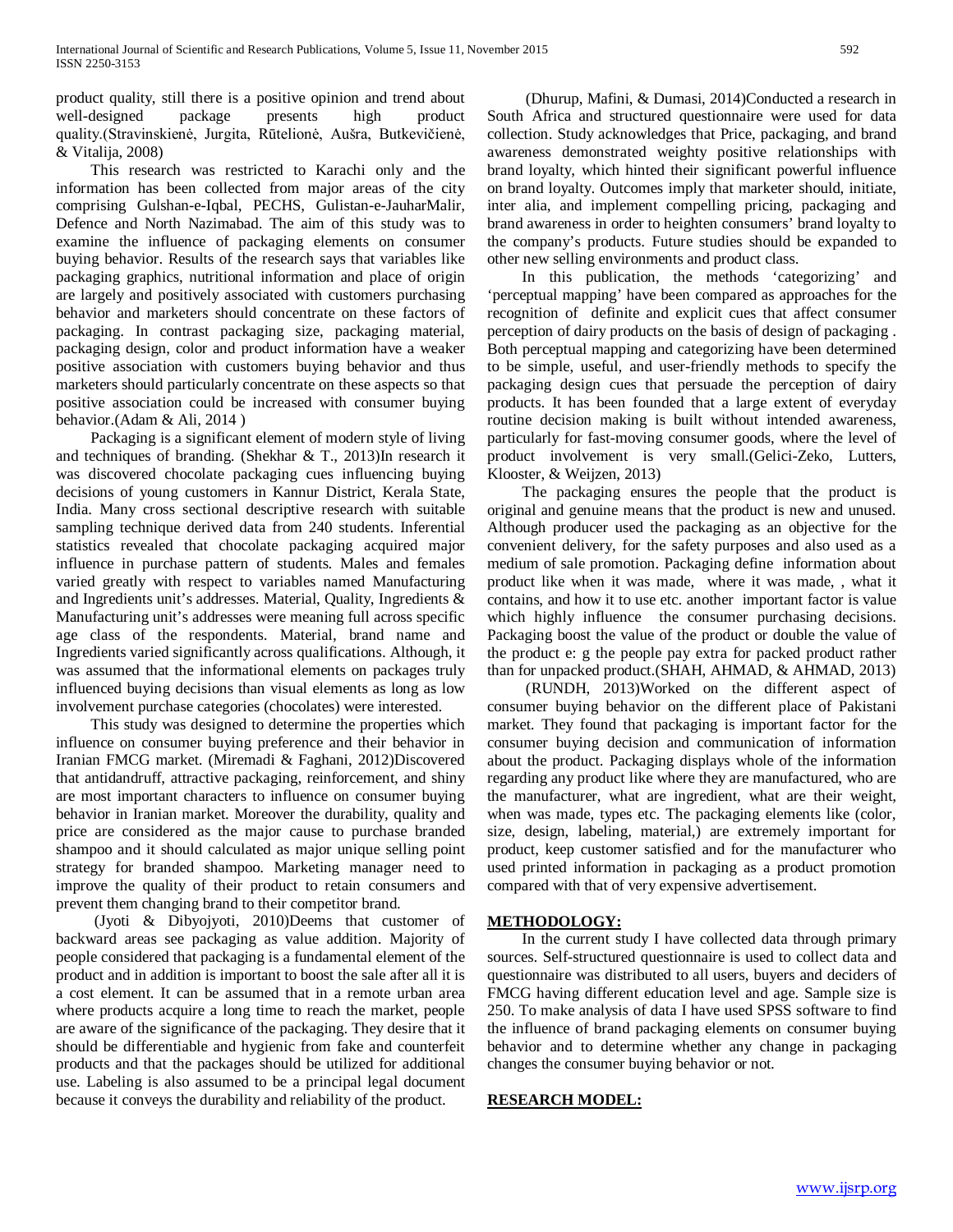International Journal of Scientific and Research Publications, Volume 5, Issue 11, November 2015 593 ISSN 2250-3153



#### **DATA SOURCE:**

 Data used in this research paper is based on primary sources only.

#### **DATA TYPE:**

 The data used in this research paper quantitative in nature. Self-designed closed ended questionnaires were administered to gauge the preferences of respondents. The questionnaires were rated on the 5 point likert scales with 1 for definitely not and 5 for definitely yes. The questionnaires were administered online as well as offline to seek responses.

# **TARGET POPULATION:**

 Target population involves the users, deciders and buyers of FMCG products. The users include the old and the young population. The deciders and the buyers mostly include the house wives who are the major buyers of FMCG products.

 Sample size of my research is 250 .120 was distributed online, out of which 99 was received back. 130 were distributed manually to different respondents at different location, out of which 118 were received back. Accordingly, out of 250, 217 questionnaires were authentic for research study.

# **SAMPLING TECHNIQUE:**

 The Simple random sampling technique is used in this study in which all types of users of FMCG products were freely choose to fill questionnaire.

#### **BAR CHARTS**

 Bar charts are a type of graph that is used to show and evaluate the number, frequency or other measure (e.g. mean) for various discrete categories of data.

#### **SAMPLLLE SIZE:**

#### **DATA ANALYSIS:**

|         |                | Frequency | Percent | Valid Percent | Cumulative Percent |
|---------|----------------|-----------|---------|---------------|--------------------|
| Valid   | definitely not | 19        | 8.7     | 8.8           | 8.8                |
|         | probably not   | 37        | 17.0    | 17.1          | 25.8               |
|         | possibly       | 63        | 28.9    | 29.0          | 54.8               |
|         | probably yes   | 51        | 23.4    | 23.5          | 78.3               |
|         | definitely yes | 47        | 21.6    | 21.7          | 100.0              |
|         | Total          | 217       | 99.5    | 100.0         |                    |
| Missing | System         |           | .5      |               |                    |

#### COLOR OF PACKAGING MATTERS CUSTOMER IN PURCHASE OF PRODUCT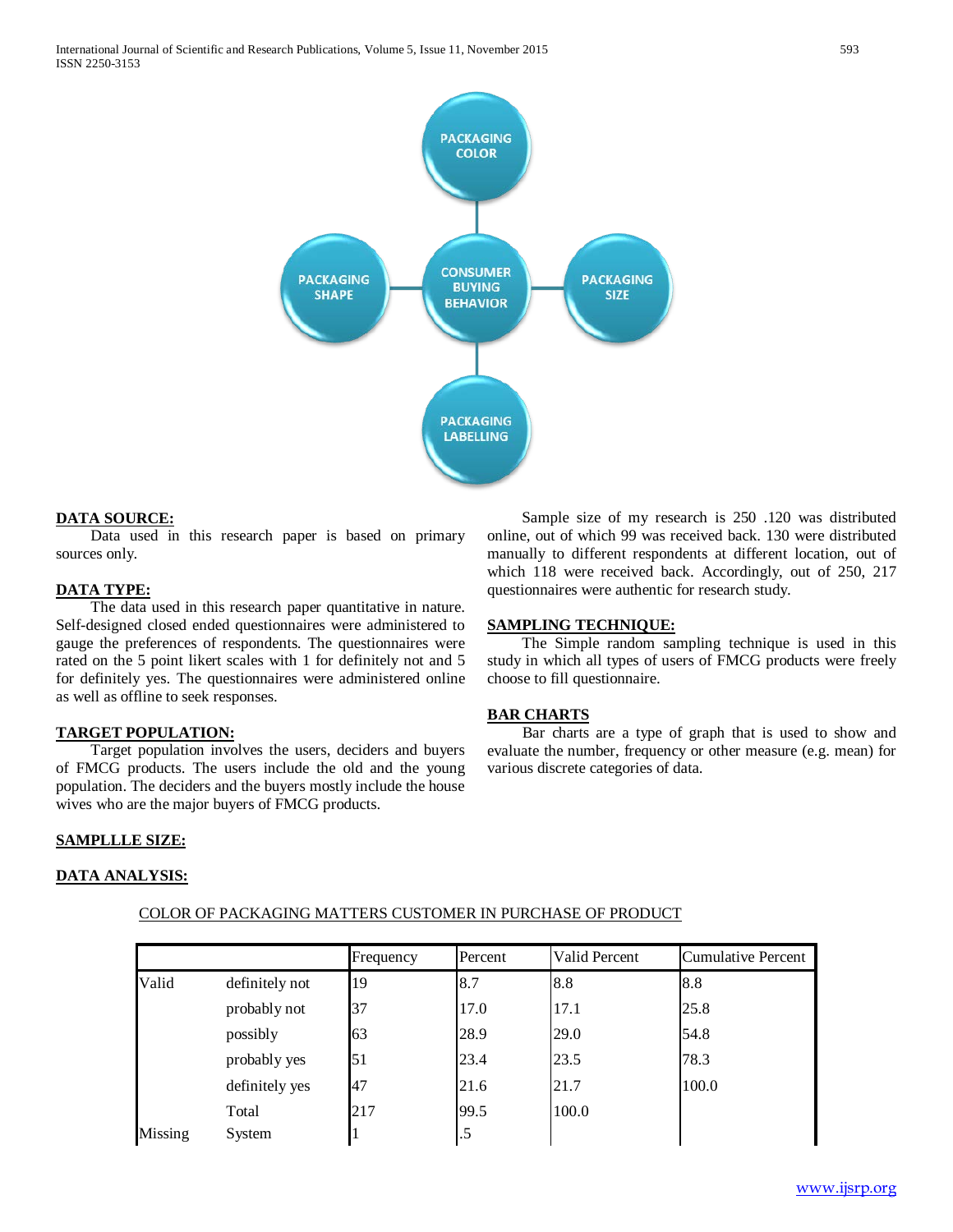|         |                | Frequency | Percent | Valid Percent | Cumulative Percent |
|---------|----------------|-----------|---------|---------------|--------------------|
| Valid   | definitely not | 19        | 8.7     | 8.8           | 8.8                |
|         | probably not   | 37        | 17.0    | 17.1          | 25.8               |
|         | possibly       | 63        | 28.9    | 29.0          | 54.8               |
|         | probably yes   | 51        | 23.4    | 23.5          | 78.3               |
|         | definitely yes | 47        | 21.6    | 21.7          | 100.0              |
|         | Total          | 217       | 99.5    | 100.0         |                    |
| Missing | System         |           | .5      |               |                    |
| Total   |                | 218       | 100.0   |               |                    |

# COLOR OF PACKAGING MATTERS CUSTOMER IN PURCHASE OF PRODUCT



 According to the bar chart out of 100%,28.9% respondents says that color of packaging possibly influence on consumer buying behavior , 23.4% says probably yes , 21.6 % says definitely yes, 17 % says probably not and only 8.7% says definitely not.

 This shows that if the packaging has attractive, right tone of colors that delivers clearly the message of your product then it will influence consumer buying behavior and consumer will purchase that product. Furthermore color encompasses us and influences us every day of purchasing; it can strike consumers economically and psychologically. Color acts on human mind, bodies, and emotions. So using color smartly can visually set manufacturers apart from competitors.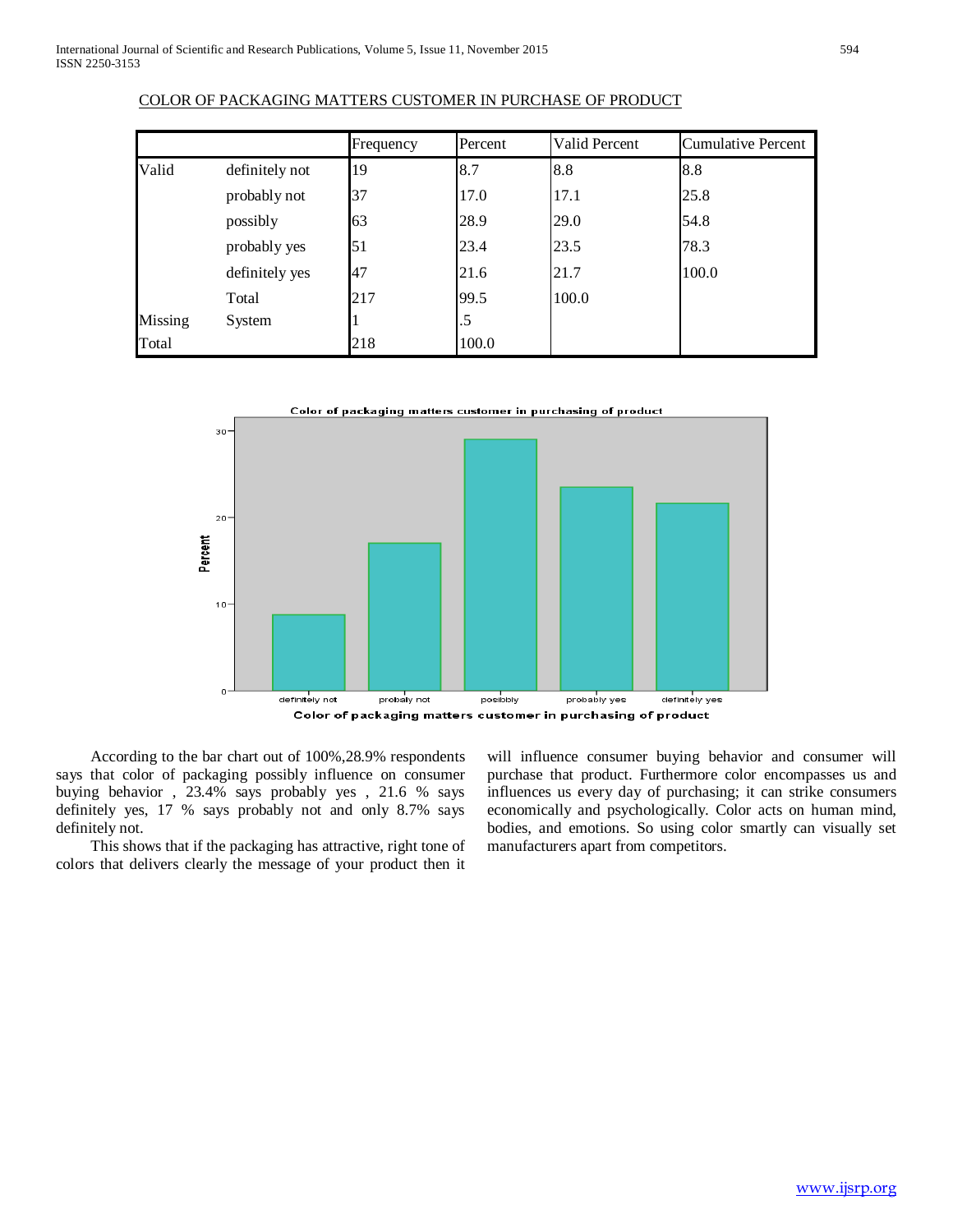|         |                | Frequency | Percent | <b>Valid Percent</b> | Cumulative<br>Percent |
|---------|----------------|-----------|---------|----------------------|-----------------------|
| Valid   | definitely not | 14        | 6.4     | 6.5                  | 6.5                   |
|         | probably not   | 33        | 15.1    | 15.2                 | 21.7                  |
|         | possibly       | 57        | 26.1    | 26.3                 | 47.9                  |
|         | probably yes   | 62        | 28.4    | 28.6                 | 76.5                  |
|         | definitely yes | 51        | 23.4    | 23.5                 | 100.0                 |
|         | Total          | 217       | 99.5    | 100.0                |                       |
| Missing | System         |           | .5      |                      |                       |
| Total   |                | 218       | 100.0   |                      |                       |





 According to the bar chart 28.4% people says probably yes, 26.1% says possibly, 23.4% says definitely yes, 15.1% says probably not and 6.4% says definitely not.

 Trend in the charts reflects the idea that mostly consumer want a product that have attractive shape and which are easy to use and carry. It also implies that using attractive packaging shape can capture customer attention. So attractive packaging shape can make a brand unique, can create an iconic brand image, supports in affirming brand name, retain its distinctiveness, and stands out on the shelf. Shape increases the value of physical appearance of a brand and intensifies its aesthetics components.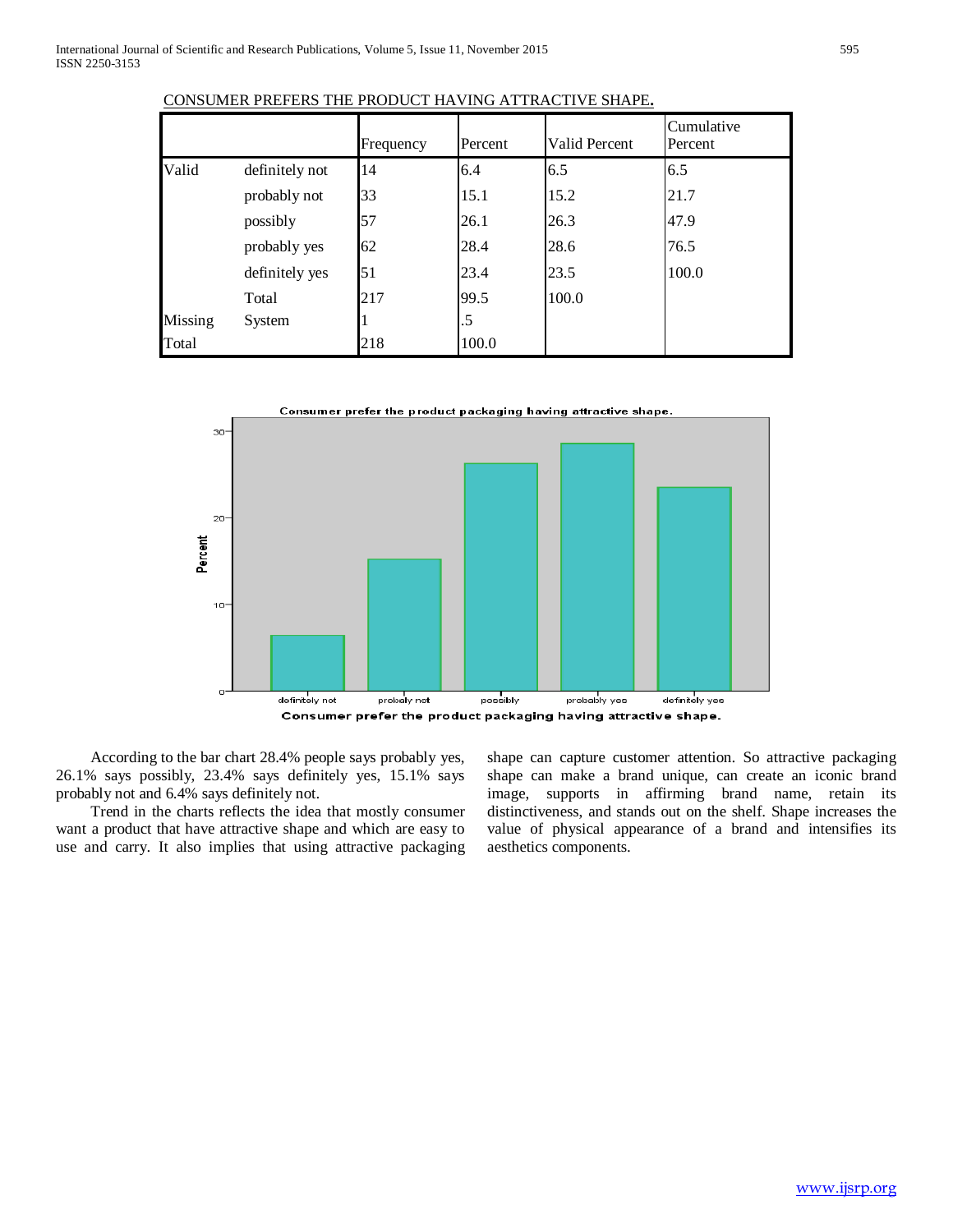|         |                | Frequency | Percent | <b>Valid Percent</b> | Cumulative<br>Percent |
|---------|----------------|-----------|---------|----------------------|-----------------------|
| Valid   | definitely not | 18        | 8.3     | 8.4                  | 8.4                   |
|         | probably not   | 48        | 22.0    | 22.3                 | 30.7                  |
|         | possibly       | 68        | 31.2    | 31.6                 | 62.3                  |
|         | probably yes   | 64        | 29.4    | 29.8                 | 92.1                  |
|         | definitely yes | 17        | 7.8     | 7.9                  | 100.0                 |
|         | Total          | 215       | 98.6    | 100.0                |                       |
| Missing | System         |           | 1.4     |                      |                       |
| Total   |                | 218       | 100.0   |                      |                       |

# CONSUMER PURCHASE PRODUCTS THAT HAVE ADEQUATE SIZE



 According to the bar chart 31% people says that they possibly purchase, 29% people definitely purchase, 22% people probably not purchase, 8.3% people definitely not purchase and 7.8% people purchase the product that have adequate size.

 This result shows that package size, that is one of the utmost accessible and easy-to-process product cues to which customer are exposed, can have a significant impact on consumer buying pattern. Increase in size increases the sales volume by increasing the number of consumers who purchases a product.

|       |                | Frequency | Percent | Valid Percent | Cumulative Percent |
|-------|----------------|-----------|---------|---------------|--------------------|
| Valid | definitely not |           | 2.3     | 2.3           | 2.3                |
|       | probably not   | 12        | 5.5     | 5.5           | 7.8                |
|       | possibly       | 48        | 22.0    | 22.1          | 30.0               |
|       | probably yes   | 58        | 26.6    | 26.7          | 56.7               |
|       | definitely yes | 94        | 43.1    | 43.3          | 100.0              |
|       | Total          | 217       | 99.5    | 100.0         |                    |

# LABELING IS AN IMPORTANT PART OF PACKAGING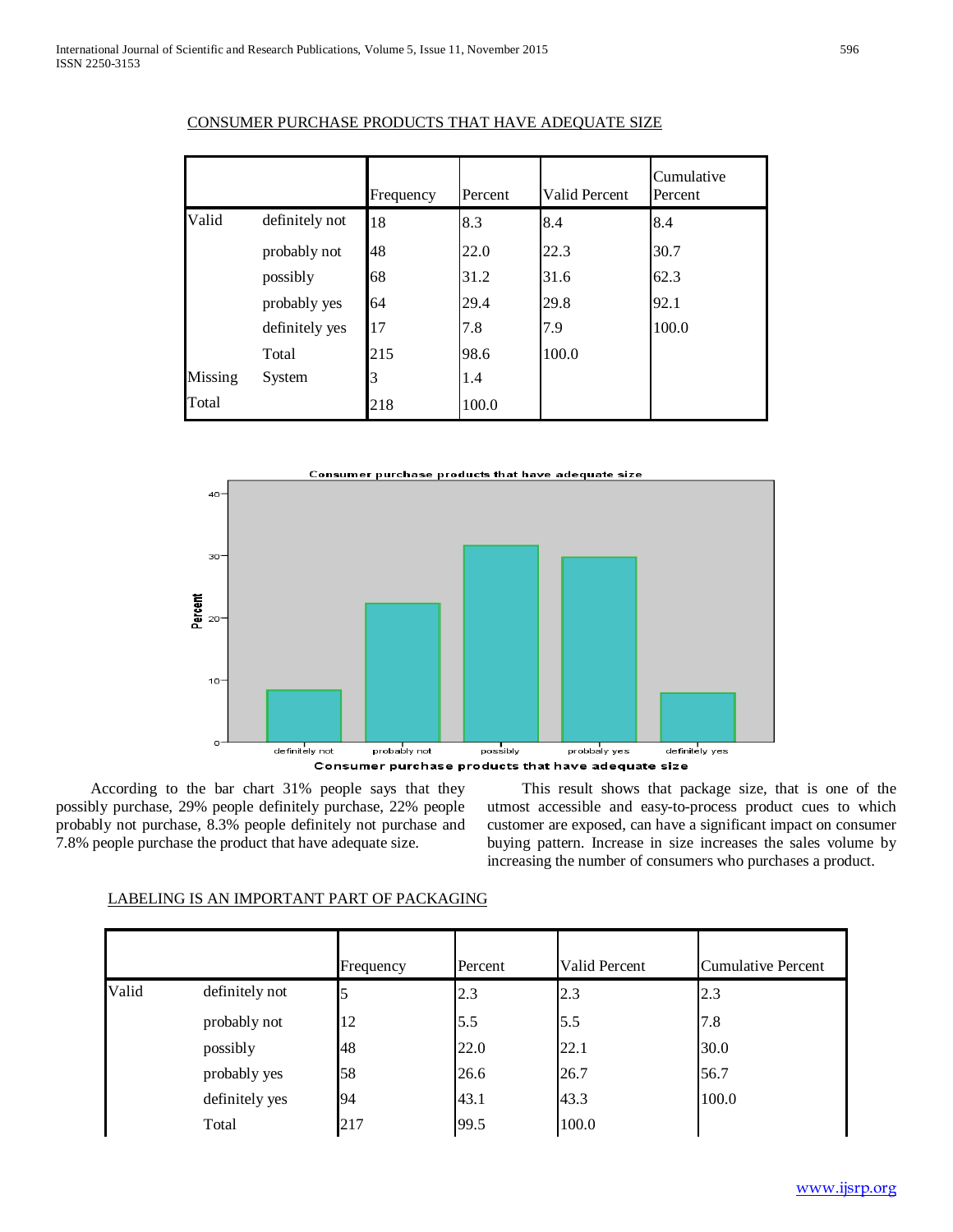| Missing | System |     | $\cdot$ $\cdot$ |  |
|---------|--------|-----|-----------------|--|
| Total   |        | 218 | 100.0           |  |

# Labeling is an important part of packaging



 According to the chart 43.1% says definitely yes, 26.6% says probably yes, 22% people say possibly, 5.5% people says possible not and only 2.3% people says definitely not.

 This shows that the information which is properly delivered can hold powerful influence on consumer buying preference which in result boosts the reliability of a product. Labeling on the product could help consumers to make choices on the product to purchase and also teach them in what way to use product, its name, and price, content and appropriate information

| CONSUMER CHANGE THE FMCG PRODUCT THEY PURCHASE AS THE PACKAGING |  |
|-----------------------------------------------------------------|--|
| <b>CHANGES</b>                                                  |  |

|         |                | Frequency | Percent | <b>Valid Percent</b> | Cumulative<br>Percent |
|---------|----------------|-----------|---------|----------------------|-----------------------|
| Valid   | definitely not | 35        | 16.1    | 16.2                 | 16.2                  |
|         | probably not   | 56        | 25.7    | 25.9                 | 42.1                  |
|         | possibly       | 66        | 30.3    | 30.6                 | 72.7                  |
|         | probably yes   | 33        | 15.1    | 15.3                 | 88.0                  |
|         | definitely yes | 26        | 11.9    | 12.0                 | 100.0                 |
|         | Total          | 216       | 99.1    | 100.0                |                       |
| Missing | System         |           | .9      |                      |                       |
| Total   |                | 218       | 100.0   |                      |                       |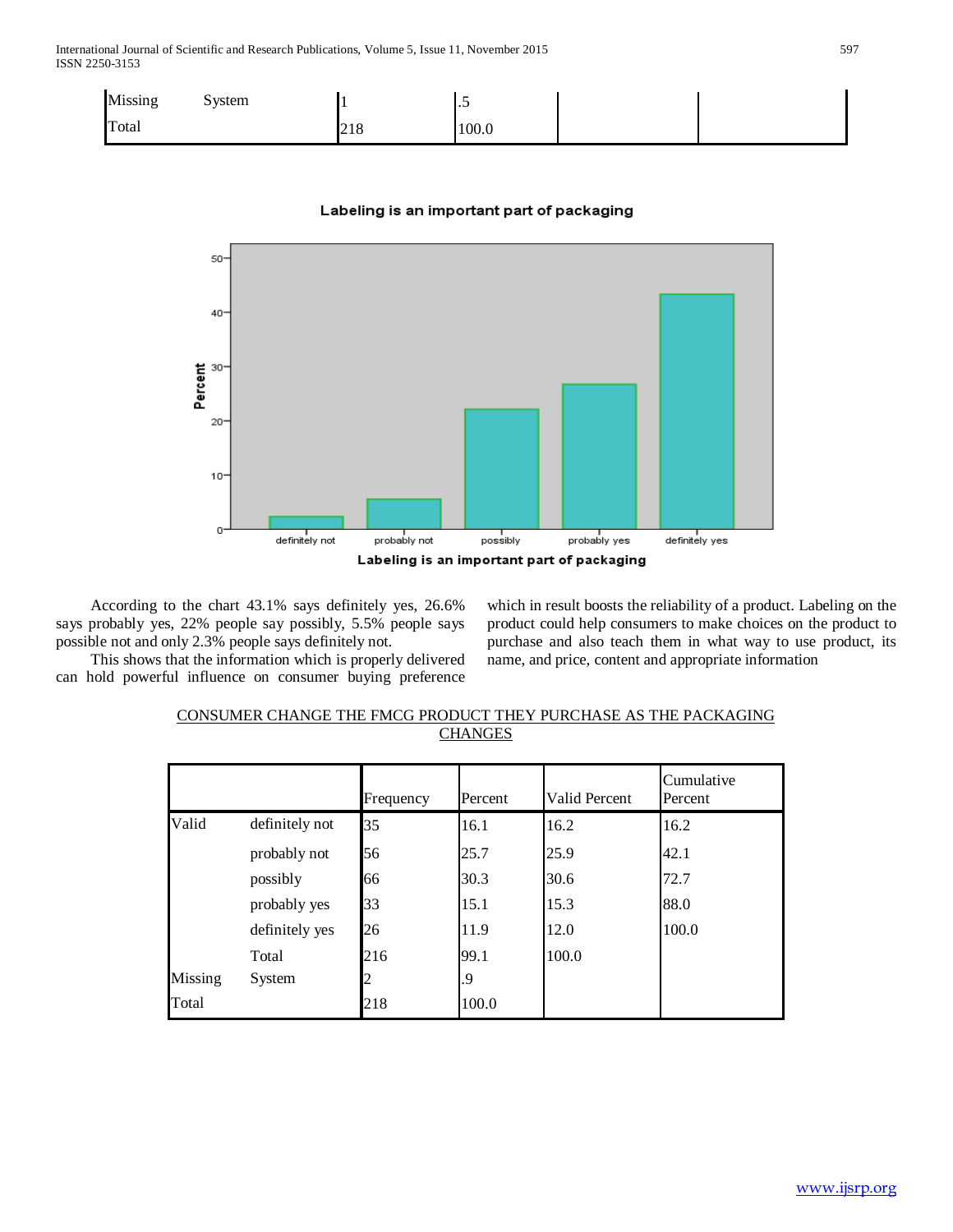#### Consumer change the FMCG product you purchase as the packaging changes



 According to the bar chart 30.3% people say possible, 25.7 says probably not, 16.1% definitely not , 15.1 % probably yes and 11.9% says definitely yes they will change the FMCG product as the packaging change.

 Results shows that most of the people will not change the product as the packaging changes they will continue to buy the same product. Minor packaging material or dimension changes to the FMCG item do not significantly affect the buying pattern of consumer for FMCG products on the retail shelf. But an enchanting and good quality change in a packaging of a product significantly improves the sales volume.

|         |              | Frequency | Percent | Valid Percent | Cumulative<br>Percent |
|---------|--------------|-----------|---------|---------------|-----------------------|
| Valid   | color        | 45        | 20.6    | 20.7          | 20.7                  |
|         | size         | 16        | 7.3     | 7.4           | 28.1                  |
|         | shape        | 17        | 7.8     | 7.8           | 35.9                  |
|         | material use | 139       | 63.8    | 64.1          | 100.0                 |
|         | Total        | 217       | 99.5    | 100.0         |                       |
| Missing | System       |           | .5      |               |                       |
| Total   |              | 218       | 100.0   |               |                       |

# AESTHETIC ELEMENTS OF PACKAGING WHICH ARE MOST APPEALING TO **CONSUMERS**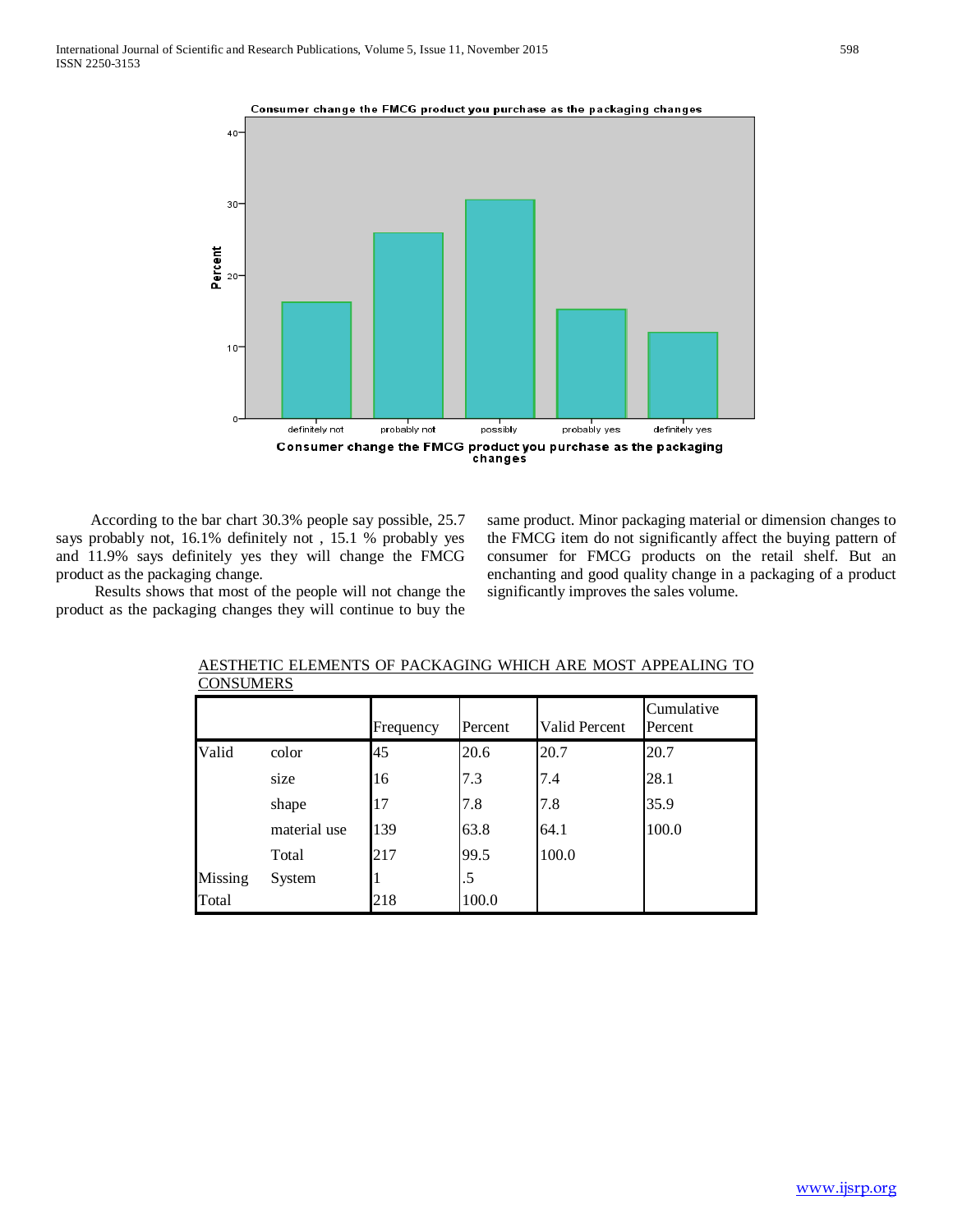

#### Aesthetic elements of packaging which are most appealing consumers



 According to the bar chart 63.8% people chooses material, 20.6% color, 7.8% shape, and7.3% size.

 This shows that material of packaging is most important for consumer if the good quality is used in packaging material then it will attract consumer. Material can change the overall perception of consumer regarding to the product quality. Then second most important and appealing element for consumer is color of packaging because color is a most powerful element of packaging that can attract massive customer to the product. If packaging possesses attractive and right tone of colors that delivers clearly the message of product can persuade consumer behavior. A color delivers consumers a happy feeling. Packaging that has attractive and appealing colors bring a point of difference to a product and the brand can have certain color ownership

# III. CONCLUSION

 In this research influence of brand packaging elements on consumer buying behavior have examined. The data used in this research paper quantitative in nature. The independent variables include packaging color, size, shape and labeling.

 The research work has been completed successfully and it has allowed me to learn about the mindset of the consumers relating to the packaging of product. The result of research reveals following findings.

 Packaging is the essential and significant factor which largely persuades the consumer buying behavior. It can be considered as one of most valued tool in today's marketing communications, acquiring additional detail analysis of its elements and an influence of such elements on consumers buying behavior. The influence of package and its elements on consumer's buying decision can be demonstrated by evaluating an importance of its separate elements for consumer's preference. For this objective main package's elements determines are: color, size, shape and material of packaging are considered most important.

- Package executes a critical function in marketing communications, mainly during the moment of sale.
- Through suitable and correct packaging can benefit a brand to shape a particular place in minds of consumer as well as in market place
- If packaging has attractive and right tone of colors that delivers clearly the message of your product then it will influence consumer buying behavior and consumer will purchase that product. Furthermore color encompasses us and influences us in every day of purchasing; it can strike consumers economically and psychologically. Color acts on human mind, bodies, and emotions. So using color smartly can visually set manufacturers apart from competitors.
- Mostly consumer wants products that have attractive shape and which are easy to use and carry. It also implies that using attractive packaging shape can capture customer attention. So attractive packaging shape can make a brand unique, can create an iconic brand image, supports in affirming brand name, retain its distinctiveness, and stands out on the shelf. Shape adds value in the physical appearance of a brand and intensifies its aesthetics components.
- Package size, that is one of the utmost accessible and easy-to-process product cues to which customer are exposed, can have a significant impact on consumer buying pattern. Increase in size can increase the sales volume by increasing the number of consumer who purchases a product.
- The information which is properly delivered can hold powerful influence on consumer buying preference which in result boosts the reliability of a product. Labeling on the product could help consumers to make choices on the product to purchase and also teach them in what way to use product, its name, and price, content and appropriate information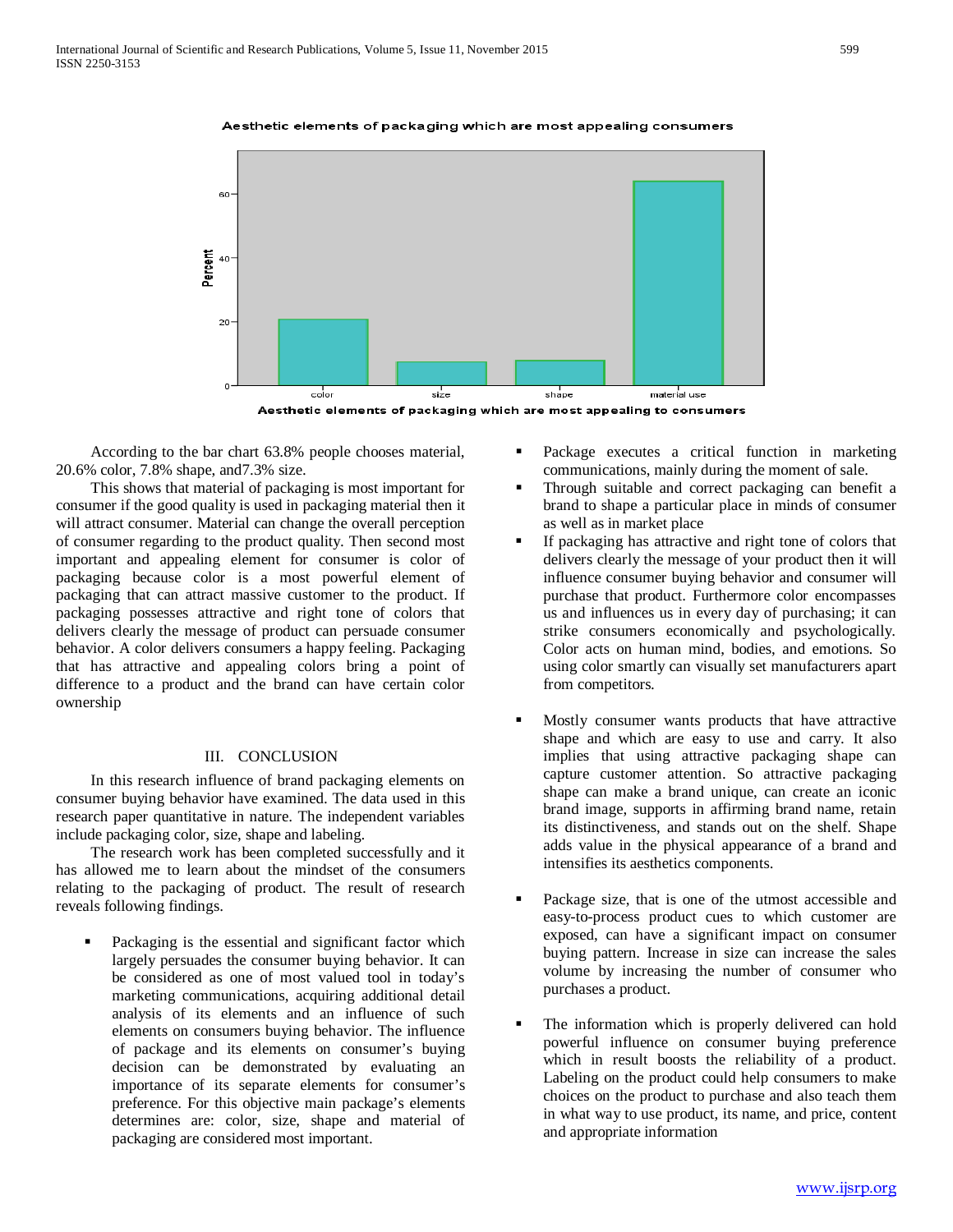- Results shows that most of the people will not change the product as the packaging changes they will continue to buy the same product. Minor packaging material or dimension changes to the FMCG item do not significantly affect the buying pattern of consumer for FMCG products on the retail shelf. But an enchanting and good quality change in a packaging of a product significantly improves the sales volume.
- This shows that there is a 100% equal connection amongst consumer buying behavior and good quality of material used, if the good quality is used in packaging material then it will attract consumer. Since material can change the overall perception of consumer regarding to the product quality. Then second most important aesthetic element for consumer is color of packaging because color is a most powerful element of packaging that can attract massive customer to the product. If packaging possesses attractive and right tone of colors that delivers clearly the message of product can persuade consumer behavior. A color delivers consumers a happy feeling. Packaging that has attractive and appealing colors bring a point of difference to a product and the brand can have certain color ownership.

#### **REFERENCES**

- [1] Adam, M. A., & Ali, K. (2014 ). Impact of Packaging Elements of Packaged Milk on Consumer Buying Behaviour. 1- 45.
- [2] Agariya, A. K., Johari, A., Sharma, H. K., Chandraul, U. N., & Singh, D. (2012). The Role of Packaging in Brand Communication. International Journal of Scientific & Engineering Research .
- [3] Ahmad, N., & Lakhan, M. &. (2012). Effect of Product Packaging in Consumer Buying Decision. Journal of Business Strategies , 1-10.
- [4] Deliya, & Mitul. (2012). CONSUMER BEHAVIOR TOWARDS THE NEW. NATIONAL MONTHLY REFEREED JOURNAL OF REASEARCH IN COMMERCE & MANAGEMENT , 199-211.
- [5] Dhurup, M., Mafini, C., & Dumasi, T. (2014). The impact of packaging, price and brand awareness on brand loyalty: Evidence from the paint retailing industry. 1 -9.
- [6] Gelici-Zeko, M. M., Lutters, D., Klooster, R. t., & Weijzen, P. L. (2013). Studying the Influence of Packaging Design on Consumer Perceptions (of Dairy Products) Using Categorizing and Perceptual Mapping. PACKAGING TECHNOLOGY AND SCIENCES , 215-228.
- [7] Jyoti, B., & Dibyojyoti. (2010). Impact of Packaging on the Buying Behaviour of Consumers in a Communicationally Remote Urban Area. Research Bulletin of the Institute of Cost and Works , 1 - 11.
- [8] Ksenia, P. (2013). Packaging design as a Marketing tool and Desire to. 1- 72.
- [9] Kuvykaite, R., Dovaliene, A., & Navickiene, L. (2009). IMPACT OF PACKAGE ELEMENTS ON CONSUMER'S PURCHASE DECISION. ECONIMICS AND MANAGEMENT , 441- 447.
- [10] Miremadi, A., & Faghani, E. (2012). An Empirical Study of Consumer Buying Behavior and Its Influence on Consumer Preference in Iranian FMCG Market: A Case Study. INTERNATIONAL BUSINESS MANAGEMENT , 146 - 152.
- [11] Mr. Mitul M. Deliya, M. B. (2012). Role of Packaging on Consumer Buying Behavior–Patan. Global Journal of Management and Business Research , 48-68.
- [12] RUNDH, B. (2013). Linking packaging to marketing: how packaging is influencing the marketing strateg. BRITISH FOOD JOURNAL , 1547- 1563.
- [13] SHAH, S., AHMAD, A., & AHMAD, N. (2013). Role of Packaging in Consumer Buying Behavior A study of University Students of Peshawar Region KPK Pakistan. International Review of Basic and Applied Sciences , 35 - 41.
- [14] Shekhar, S. K., & T., R. P. (2013). ROLE OF PACKAGING CUES ON CONSUMER BUYING BEHAVIOUR. INTERNATIONAL JOURNAL OF ENGINEERING AND MANAGEMENT SCIENCES , 61-69.
- [15] Stravinskienė, Jurgita, Rūtelionė, Aušra, Butkevičienė, & Vitalija. (2008). Impact of Consumer Package Communication on Consumer Decision Making Process. ECONOMIC BUSINESS MANAGEMENT , 1-9.

#### AUTHORS

**First Author** – Misbah Ehsan, Jinnah University for Women **Second Author** – Samreenlodhi, Jinnah University for Women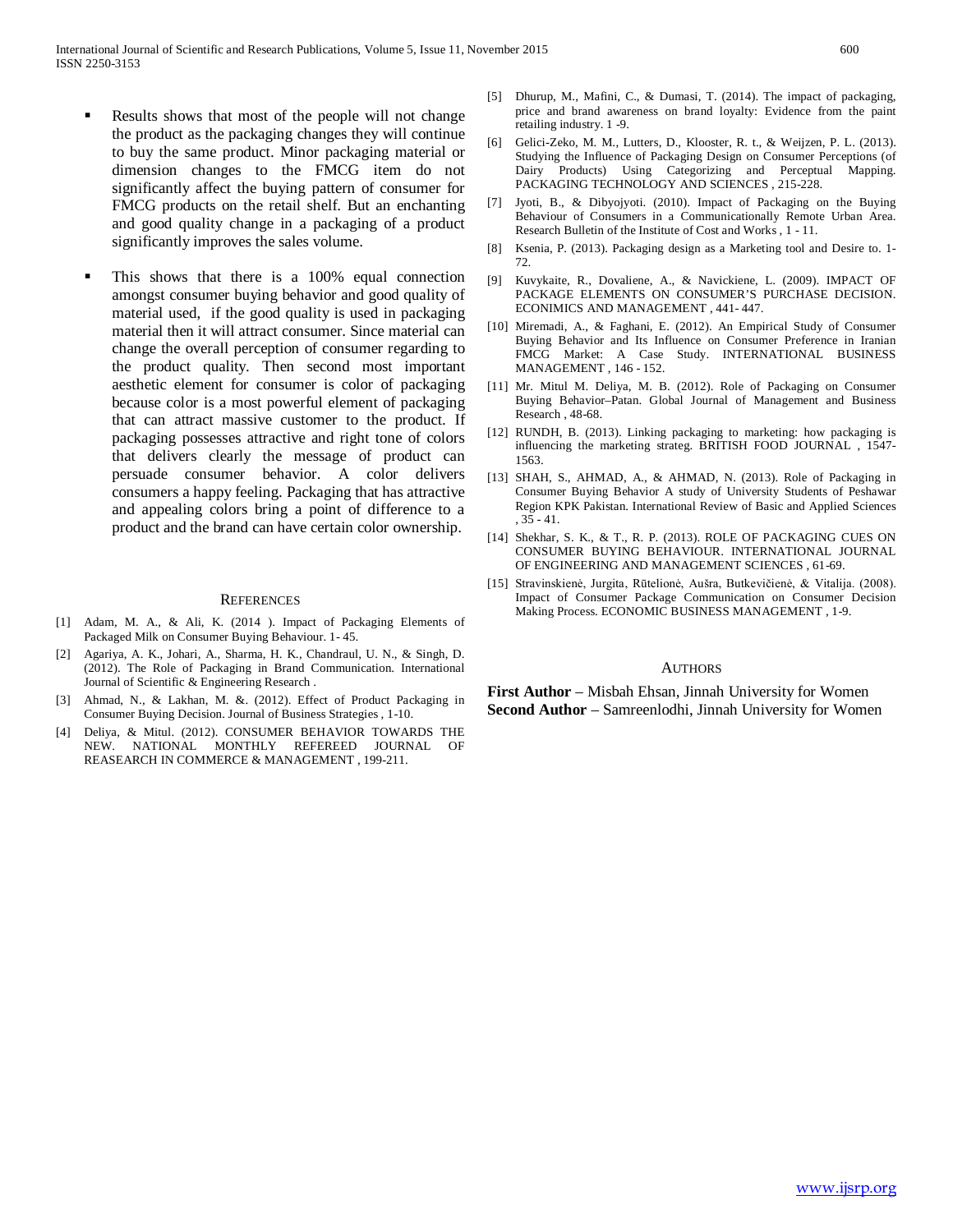# **APPENDIX:**

# **QUESTIONNAIRE**

Your age group:

I am a student of BUSINESS ADMINISTRATION, am conducting a survey on the impact of brand packaging on consumer buying behavior in perspective of FMCG I request you to kindly spare a few minutes and help us in the survey. Your co-operation will be highly obliged. This questionnaire is particularly for the completion of research.

- $\blacksquare$  Below 18
- 18-25
- 26-30
- $-31-35$
- $\bullet$  0ver 35

Your Monthly income:

- $\text{RS } 5,000 10,000$
- $\text{RS } 11,000 20,000$
- $\text{RS } 20,000 30,000$
- RS 30,000 or Above

Using the scale below, please indicate your responses to each of the item that follows, by marking  $(\checkmark)$  against the number that best describe your answers.

| S.NO |                                                              | <b>DEFINITEL</b><br>Y NOT | <b>PROBABL</b><br>Y NOT        | <b>POSSIBL</b><br>Y | <b>PROBABL</b><br>Y YES | <b>DEFINITEL</b><br>Y            |
|------|--------------------------------------------------------------|---------------------------|--------------------------------|---------------------|-------------------------|----------------------------------|
|      |                                                              |                           |                                |                     |                         | <b>YES</b>                       |
| 1.   | Packaging is a necessary part of product                     |                           |                                |                     |                         |                                  |
| 2.   | Packaging helps in identifying the product                   |                           |                                |                     |                         |                                  |
| 3.   | You buy product as advice by your family<br>or friend.       |                           |                                |                     |                         |                                  |
| 4.   | You select product according to your age.                    |                           |                                |                     |                         |                                  |
| 5.   | You like packaging of any product/brand.                     |                           |                                |                     |                         |                                  |
| 6.   | Color of packaging matters you in<br>purchasing of product   |                           |                                |                     |                         |                                  |
| 7.   | You prefer the product packaging having<br>attractive shape. |                           |                                |                     |                         |                                  |
| S.NO |                                                              | <b>DEFINITEL</b><br>Y NOT | <b>PROBABL</b><br><b>Y NOT</b> | <b>POSSIBL</b><br>Y | <b>PROBABL</b><br>Y YES | <b>DEFINITEL</b><br><b>Y YES</b> |
| 8.   | You purchase products that have adequate<br>size             |                           |                                |                     |                         |                                  |
| 9.   | Labeling is an important part of packaging.                  |                           |                                |                     |                         |                                  |
| 10.  | Modification of packaging is necessary<br>time to time.      |                           |                                |                     |                         |                                  |